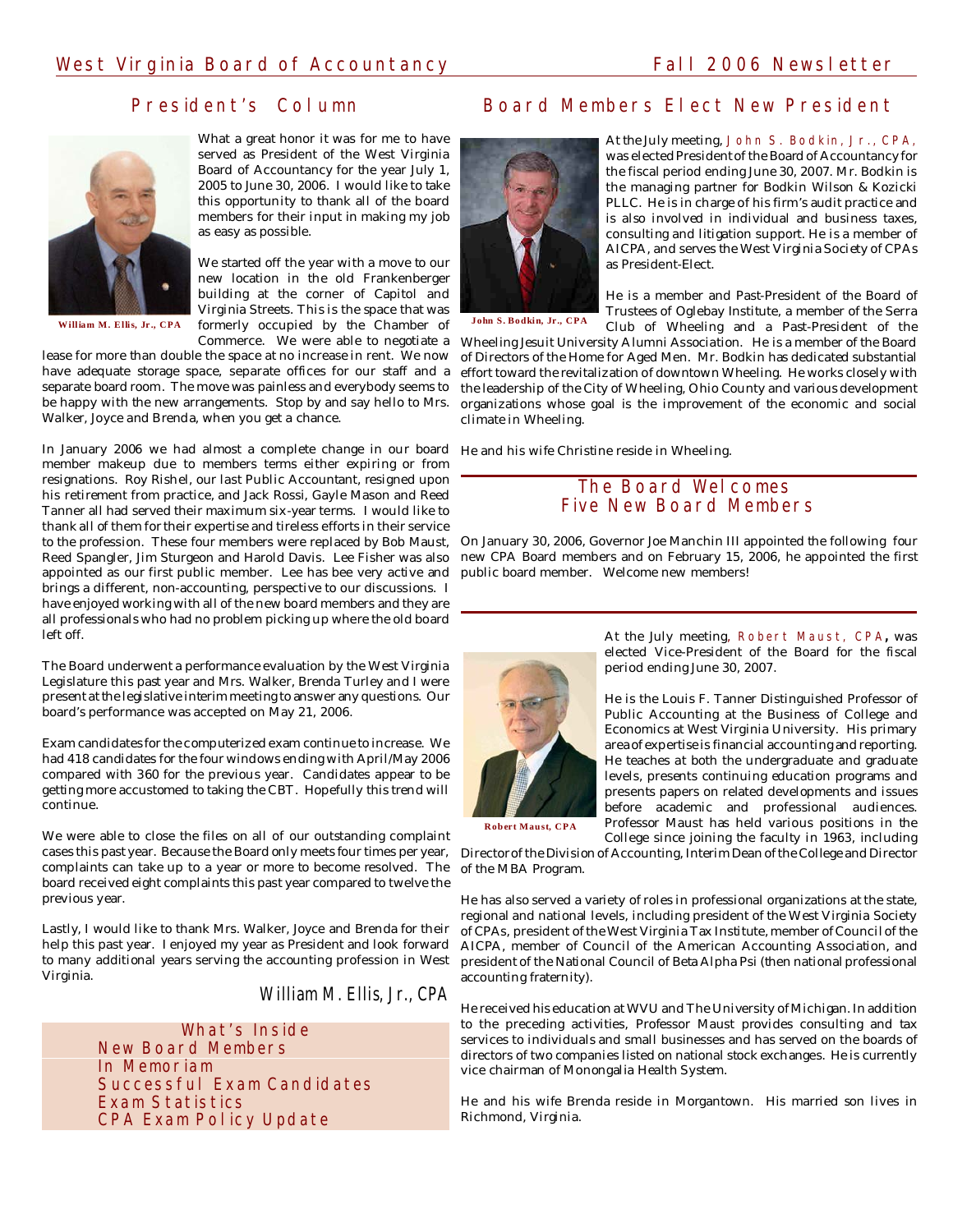# West Virginia Board of Accountancy Train Communication Call 2006 Newsletter



**Reed Spangler, CPA**

At the July meeting, Reed Spangler, CPA, CVA, was elected Secretary of the Board for the fiscal period ending June 30, 2007. Mr. Spangler is a partner in the CPA firm of Simpson & Osborne, CPAs, A.C.

He received his B.A. from Duke University and has a Master of Accountancy degree from Virginia Polytechnic Institute and State University. He is a member of the

Virginia Society of CPAs, the Charleston Estate Planning Council served as Chairman of the Charleston Chapter of the WV Society as one granddaughter and one grandson. of CPAs, a former Chairman of the Charleston Estate Planning Council, former President of the Accounting Education Foundation, and Adjunct Instructor with the West Virginia College of Graduate Studies.

He and his wife Darlene reside in Charleston. He has two grown children, Tommy and Jenny.



At the July meeting, James M. **Sturgeon, Jr., Esq., CPA, was elected** Assistant Secretary of the Board for the fiscal period ending June 30, 2007. He received his AB degree in Natural Sciences (chemistry and physics) from Johns Hopkins University, a JD degree from Washington and Lee University Law School, and a Masters Degree in Industrial EngineeringandSystems Analysis from West Virginia University College of Graduate Studies He is a member of the Virginia, Ohio and

**James M. Sturgeon, CPA**

Annual Merit Award given by the West Virginia Society of CPAs in 1978 Taxes. Mr. Sturgeon has been an instructor in the accounting department Pueblo for over twenty years. of West Virginia State College. He currently serves as Chairman of the Charleston Regional Chamber of Commerce and as Chairman of the West Virginia State University Foundation.

In his spare time, Mr. Sturgeon has raced over 50 marathons; designs and builds furniture; and collects and restores vintage English sports cars.

# *ACKNOWLEDGMENT From the Executive Director*

*I have been overwhelmed by the generous outpouring of expressions of sympathy and condolences received at the passing of my husband, Bill. Please accept the thanks and sincere appreciation of myself and my family for your generosity of spirit. It will be forever remembered!*

*Mrs. Jo Ann Walker*



**Harold Davis, CPA**

Harold Davis, CPA, was appointed to the Board of Accountancy by Governor Joe Manchin III on January 30, 2006 to serve for a term ending June 30, 2006. He graduated from Marshall University in 1970 and spent 18 years in the coal mining industry for various companies in several different positions. He has been in public practice since 1991 with his main office in Myrtle (midway between Williamson and Logan) and a branch office in Williamson. He is past-president of the West Virginia Public Accountants Association.

American Institute of CPAs, the Mr. Davis spends his free time playing golf and turkey hunting. He is the National Association of Certified Valuation Analysts, the West current President of the WV State Chapter of National Wild Turkey and the Director of the West Virginia Tax Institute. He has also) reside in Lenore, West Virginia. He has one son and one daughter as well Federation. He and his wife Nannie have been married for 34 years and



Lee Fisher was appointed to the Board of Accountancy as a public member by Governor Joe Manchin III on February 15, 2006 to serve for a term ending June 30, 2007. He is a graduate of Miami University and served over 35 years in the rail industry before ending his career in Corporate Operations. His career began in the operating department and progressed through corporate audit, asset accounting, labor relations, customer service, corporate accounting, treasury, and corporate contracts.

**Lee Fisher, Public M ember**

West Virginia Bars and is also a Certified Public their life. He and his wife continue to be a part of Futures for Children, Accountant in West Virginia. He received the an Albuquerque based organization, that provides sponsorship and and currently serves as chairman of their Committee on State and Local have been involved as sponsors of multiple children from the Santa Ann He and his wife Rosemary have been married for 36 years. Both are now retired and reside in Little Birch. Mr. Fisher is a member of a number of Braxton County Boards and spends much of his spare time helping veterans in the state and as a school volunteer. Mr. Fisher was part of the Big Brothers Organization while living in Philadelphia. and he and his wife sponsored five children who have grown and continue to be a part of mentorship to Native American children in the southwest. The Fishers



# In Memoriam

Ernest E. Bentfield, CPA October 10, 2005 Garrett C. Coffey, PA November 10, 2005 David P. Sheets, CPA December 19, 2005 William J. Conaway, CPA April 2006<br>Frank W. Pisegna, PA June 26, 2006 Frank W. Pisegna, PA June 26, 2006<br>Bradford S. Smith. PA August 26, 2006 Bradford S. Smith, PA Charles E. Huggins, CPA August 2006<br>Diane Addington, CPA September 25, 2006 Diane Addington, CPA September 25,<br>Sigmund Kempler, PA July 31, 2006 Sigmund Kempler, PA Calvin Nathan Hall, Sr., CPA September 6, 2006 Darlene A. Ball, CPA Cotober 11, 2006 George Donald Bailey Jr. CPA October 27, 2006 James F. Parsons, CPA

**Julia Sweeney Peterson**, the West Virginia Board of Accountancy's first Administrative-Aide, passed away on December 23, 2005 at the age of 90. Mrs. Sweeney served the Board from 1961 through June 30, 1973.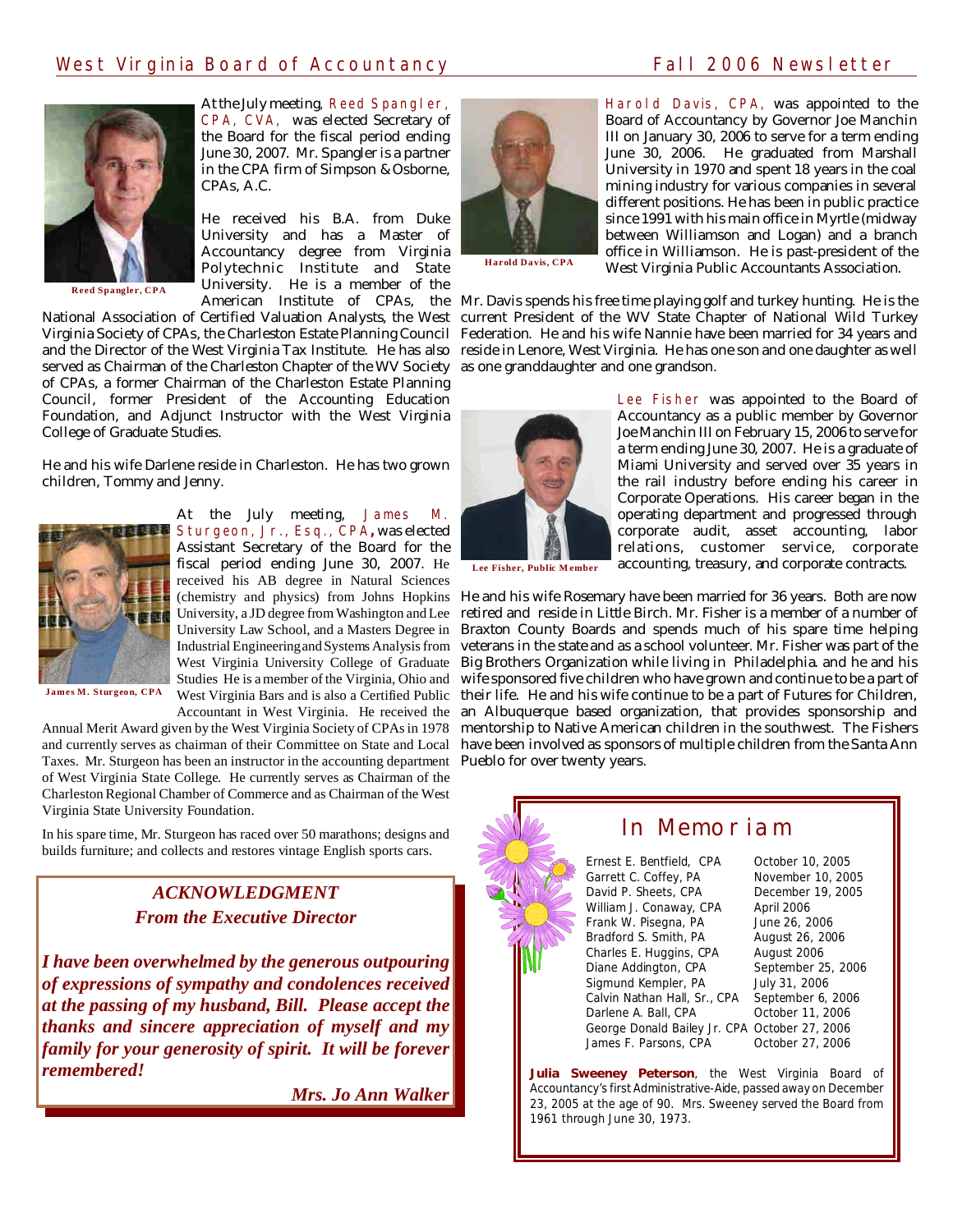# West Virginia Board of Accountancy Fall 2006 Newsletter



## **Rosters Available**

The West Virginia Public Accountancy Roster for 2006- 2007 will soon be available for licensees who wish to purchase it in booklet format for \$10.00. The Annual Roster includes the Accountancy Law and Board Rules, as well as other helpful information. Although supplies are limited, you can make your request by submitting your \$10.00 check with the Change of Information Form on the back of this Newsletter.

# **Successful Exam Candidates**

#### **July/August 2005**

Certificate Number WV004556 Nathan P. Bumgarner WV004555 Wesley C. Brumfield WV004557 Michael N. Deemer WV004559 Jennifer S. Farley WV004558 Erica Renee Fuller WV004553 Jeremy L. Hodges WV004560 Lori Lynn Kubic WV004552 Jacqueline K. Stemple

#### **October/November 2005**

WV004564 Richard D. Accord WV004565 Jessica L. Chandler \*\*\*\* Jennifer K. Heimer Stephen T. Hood WV004568 Christopher S. Lohri WV004569 John R. Montgomery WV004570 Tabitha J. Pauley WV004566 Steven C. Reynolds WV004567 Kevin P. Rock WV004571 Bradley K. Sponaugle

#### **January/February 2006**

WV004579 Theresa M. Bowman WV004599 Matthew G. Calvert WV004603 Michael W. Garton WV004594 Lori B. Hildreth WV004581 Karen A. Holmes WV004577 Andrew R. Jefferis Anna J. Johnson

#### **April/May 2006**

Irina Braverman WV004588 Daniel M. Casto WV004584 Christie D. Chaffin WV004585 Melinda J. Cochran WV004587 Regina D. Epperly WV004586 Liang Fang WV004590 Michael A. Jones WV004589 Kimberly D. Runion Qi Zhang

**July/August 2006**

WV004596 Mark Gandolfi WV004598 Joseph Michael Hager Mary Marie Long WV004600 Roderick C. Matheny, Jr. WV004604 Brian J. Morgan WV004597 Amanda Dawn Peros WV004602 Courtney Lynn Sheff WV004601 Clint Wood Witt

Passed Exam only / No certificate/license

| Dates to Remember                       |               |  |
|-----------------------------------------|---------------|--|
| <b>CPE Reporting Forms Mailed</b>       | Nov. 20, 2006 |  |
| <b>Deadline for CPE Reports</b>         | Jan. 31, 2007 |  |
| <b>License Renewals Mailed</b>          | May 1, 2007   |  |
| <b>Deadline for Receipt of Renewals</b> | June 30, 2007 |  |

**De adline for C PE Re ports Jan. 31, 2007 License Renewals Mailed M ay 1, 2007**

#### **De adline for R eceip t of Renew als June 30, 2007**

# **Effective January 1, 2005, the Board will be posting Disciplinary Actions to its web site.**

#### **Policy Update: Testing of New Pronouncements**

#### **New Auditing Standards**

Statements on Auditing Standards No. 104-111 (SAS 104-111) collectively known as "risk assessment standards" were approved by the Auditing Standards Board of the AICPA in March 2006. These standards are effective for audits and financial statements for periods beginning on or after December 15, 2006. Early application is permitted.

The AICPA Board of Examiners (BOE) has decided that the new risk assessment standards will **NOT** be eligible to be tested on the Uniform CPA Examination until the July/August 2007 testing window. As an exception to current policy, the new risk assessment standards will NOT be tested concurrently with existing standards. This policy exception applies only to the Auditing and Attestation (AUD) examination section as it relates to SAS 104-111.

#### **All Other New Pronouncements**

The current policy states that new pronouncements are eligible to be tested on the Uniform CPA Examination in the testing window beginning six months after a pronouncement's effective date, unless early application is permitted. When early application is permitted, the pronouncement is eligible to be tested in the window beginning six months after the issuance date. In this case, both the old and new pronouncements may be tested until the old pronouncement is superseded.

For the federal taxation area, the Internal Revenue Code and federal tax regulations in effect six months before the beginning of the current window may be tested.

For all other subjects covered in the Regulation (REG) and Business Environment and Concepts (BEC) sections, materials eligible to be tested include federal laws in the window beginning six months after their effective date, and uniform acts in the window beginning one year after their adoption by a simple majority of the jurisdictions.

### **Summary Totals for Computer-Based CPA Examination Testing Window Total Candidates Sat Total Candidates Passed Total Parts Taken Total Parts Passed Oct/Nov 2005 107 10 165 42 Jan/Feb 2006 96 7 124 32 Apr/May 2006 102 9 136 50 July/Aug 2006 102 8 141 43 Totals 407 34 566 167**